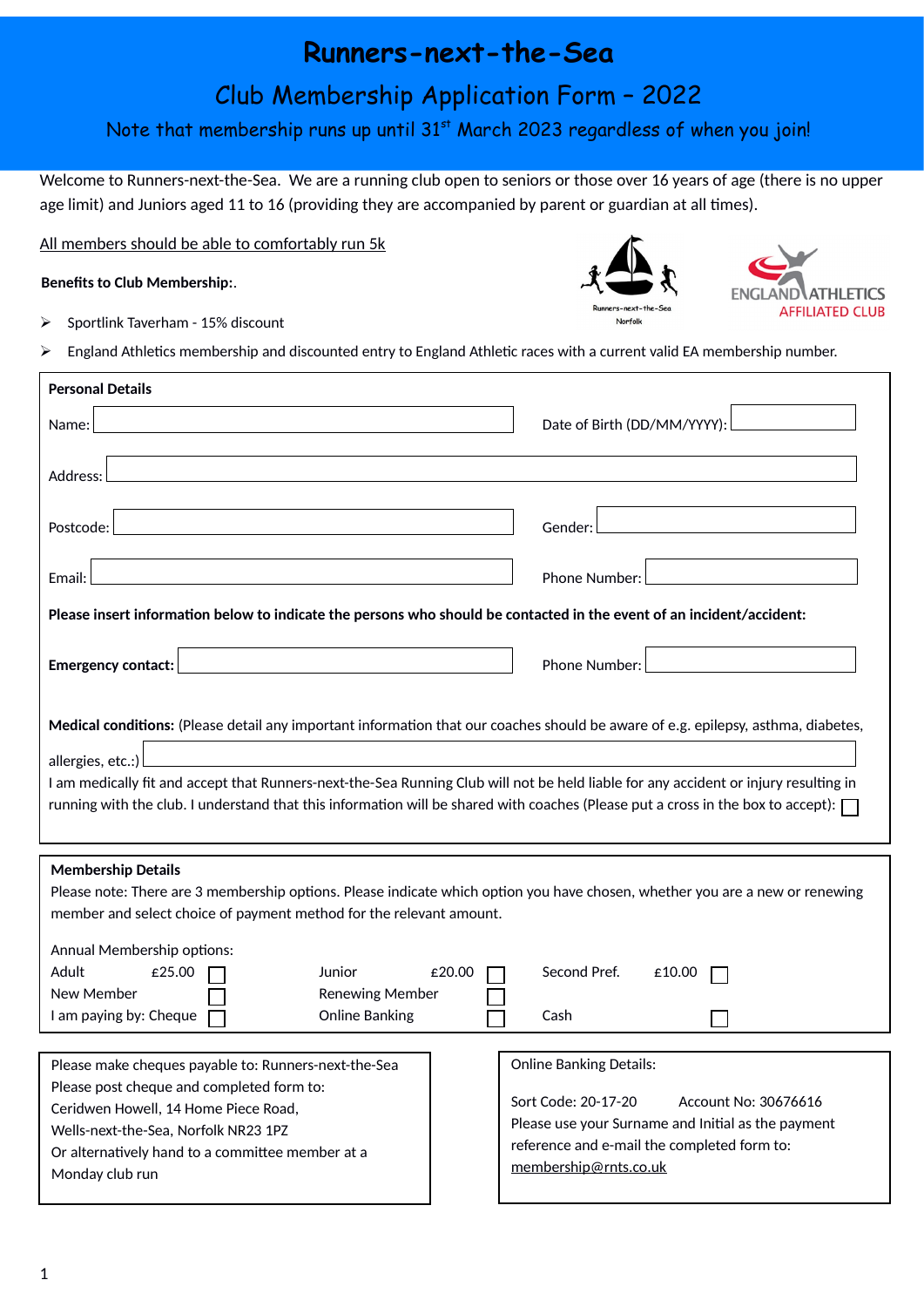### **Terms and Conditions**

- Members pay an annual subscription fee at the commencement of the club year ( $1<sup>st</sup>$  April).
- The level of the fees for full members may be adjusted at the Annual General Meeting.
- New members must pay the appropriate fees with their application for membership.

### **Acceptance of terms and conditions**

I declare that I am medically fit to run and I understand that I join at my own risk. The members, officials and committee of Runnersnext-the-Sea shall not be held responsible for any injury, loss or damage that results from my membership of the club. I agree to observe and comply with the terms and conditions as set out in the Club Constitution.

## **Club privacy statement**

This may be found within the club handbook.

## **Data sharing with England Athletics**

In becoming a member of Runners-next-the-Sea Running Club, the club will collect certain personal data about you which will include your name, date of birth, gender, email address, address, telephone number, medical information and the full name and telephone number of an emergency contact nominated by you.

When you become a member of or renew your membership with Runners-next-the-sea Running Club you will automatically be registered as a member of England Athletics. We will provide England Athletics with your personal data which they will use to enable access to an online portal for you (called MyAthletics). England Athletics will contact you to invite you to sign into and update your MyAthletics portal (which, amongst other things, allows you to set and amend your privacy settings). It is vital, therefore that a valid email address is given, so that you can ensure that your data is correct and so that you can set your own privacy settings. If you have any questions about the continuing privacy of your personal data when it is shared with England Athletics, please contact [dataprotection@englandathletics.org](mailto:dataprotection@englandathletics.org).

## **Photography and Video consent**

The Club recognises the need to ensure the welfare and safety of all young people. In accordance with UK Athletics child protection policy and procedures , we will not permit photographs, video or other images of children/young people to be taken without the consent of the parents/carers and children/young people.

The Club will take all possible steps to ensure other images taken of adults are used solely for the purposes they are intended which may include club publicity. If you become aware that these images are being used inappropriately you should inform the Club Welfare Officer immediately.

I (Parent/Carer) consent to Runners-next-the-Sea (or a

photographer appointed by the club or organisation) photographing or videoing my/my child's involvement in athletics for the period of time shown on this form for the purposes of publicising and promoting the club or sport, or as a coaching aid. Please inform the membership secretary separately if you do not agree to this provision.

By returning this completed form, I confirm that I have read an understood the privacy statement and how data will be used and shared and am willing to abide by the club code of conduct for athletes [and parents].

**NAME (Please print clearly):** 

**SIGNATURE:**

**(Parent or Guardian if for a Junior)**

Note: Can only be submitted via button if you have downloaded and opened in Adobe Reader.